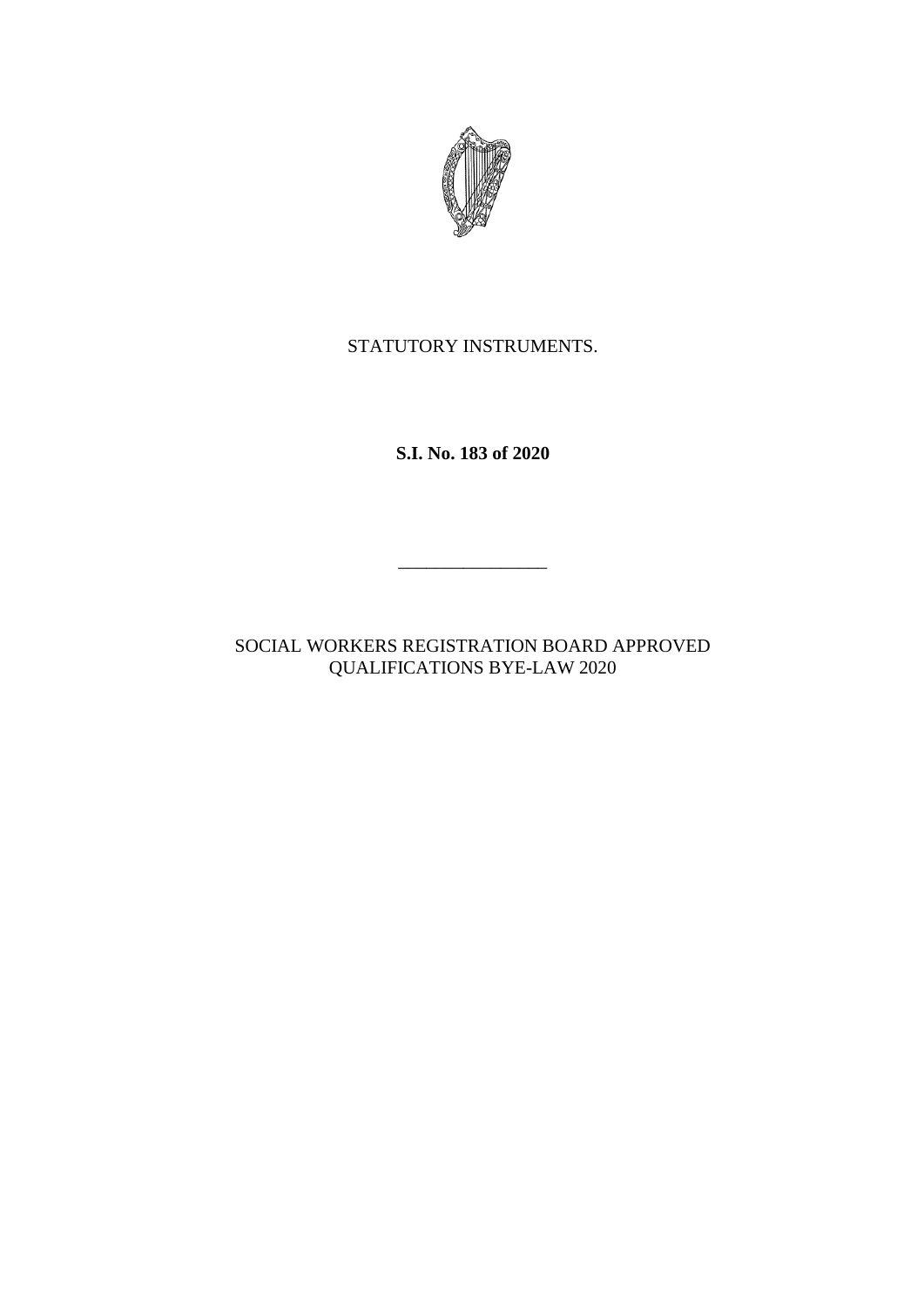#### S.I. No. 183 of 2020

### SOCIAL WORKERS REGISTRATION BOARD APPROVED QUALIFICATIONS BYE-LAW 2020

The Social Workers Registration Board, in exercise of the powers conferred on it by section 31 of the Health and Social Care Professionals Act 2005 (as amended), with the approval of the Health and Social Care Professionals Council, hereby makes the following bye-law:

1. The Approved Qualifications for Social Workers Bye-Law 2011 (S.I. No. 137 of 2011) is hereby revoked with effect from the date specified in paragraph (2(2)), without prejudice to any applications for registration or restoration received by the board prior to that date.

2. (1) The bye-law may be cited as the Approved Qualifications for Social Workers Bye-Law 2020.

(2) The bye-law comes into operation on 26 May 2020

3. In the bye-law  $-$ 

"the Act" means the Health and Social Care Professionals Act 2005  $(no.27 of 2005)$  (as amended from time to time);

"the Register" means the register of the Social Workers Registration Board established under section 36(1)(a) of the Act.

4. The Social Workers Registration Board, for the purposes of Section 38(2)(a) of the Act, hereby approves the following qualifications as attesting to the standard of proficiency required for registration in the Register:

(1) Master of Social Work, University College Cork;

(2) Postgraduate Diploma in Social Work Studies, University College Cork;

(3) Masters of Social Science (Social Work), National University of Ireland, University College Dublin;

(4) Graduate Diploma in Social Work, National University of Ireland, University College Dublin

(5) Masters in Social Work, University of Dublin, Trinity College;

(6) Postgraduate Diploma in Social Work, University of Dublin, Trinity College;

(7) Masters in Social Work, National University of Ireland Galway;

(8) Bachelor of Social Work, University College Cork;

(9) Bachelor in Social Studies, University of Dublin, Trinity College

*Notice of the making of this Statutory Instrument was published in "Iris Oifigiúil" of* 29*th May,* 2020*.*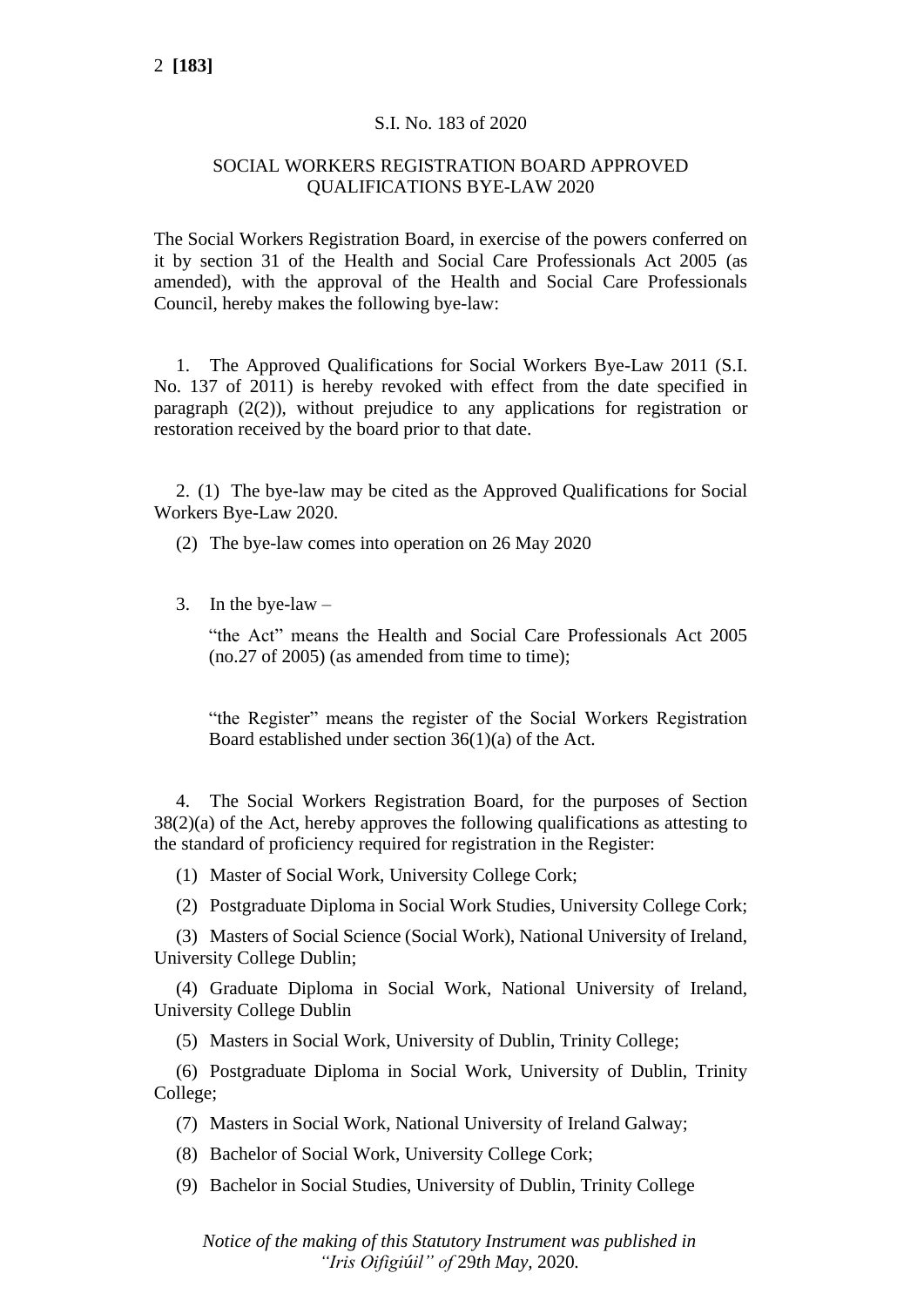(10) Master of Arts in Social Work, Institute of Technology Sligo

(11) Masters in Science (Social Work), National University of Ireland, University College Dublin;

(12) Professional Master of Social Work, National University of Ireland, University College Dublin.

> Given under the Seal of the Social Workers Registration Board 26 May 2020

PERRY SHARE, Chairperson, Social Workers Registration Board

COLETTE MCLOUGHIN Member, Social Workers Registration Board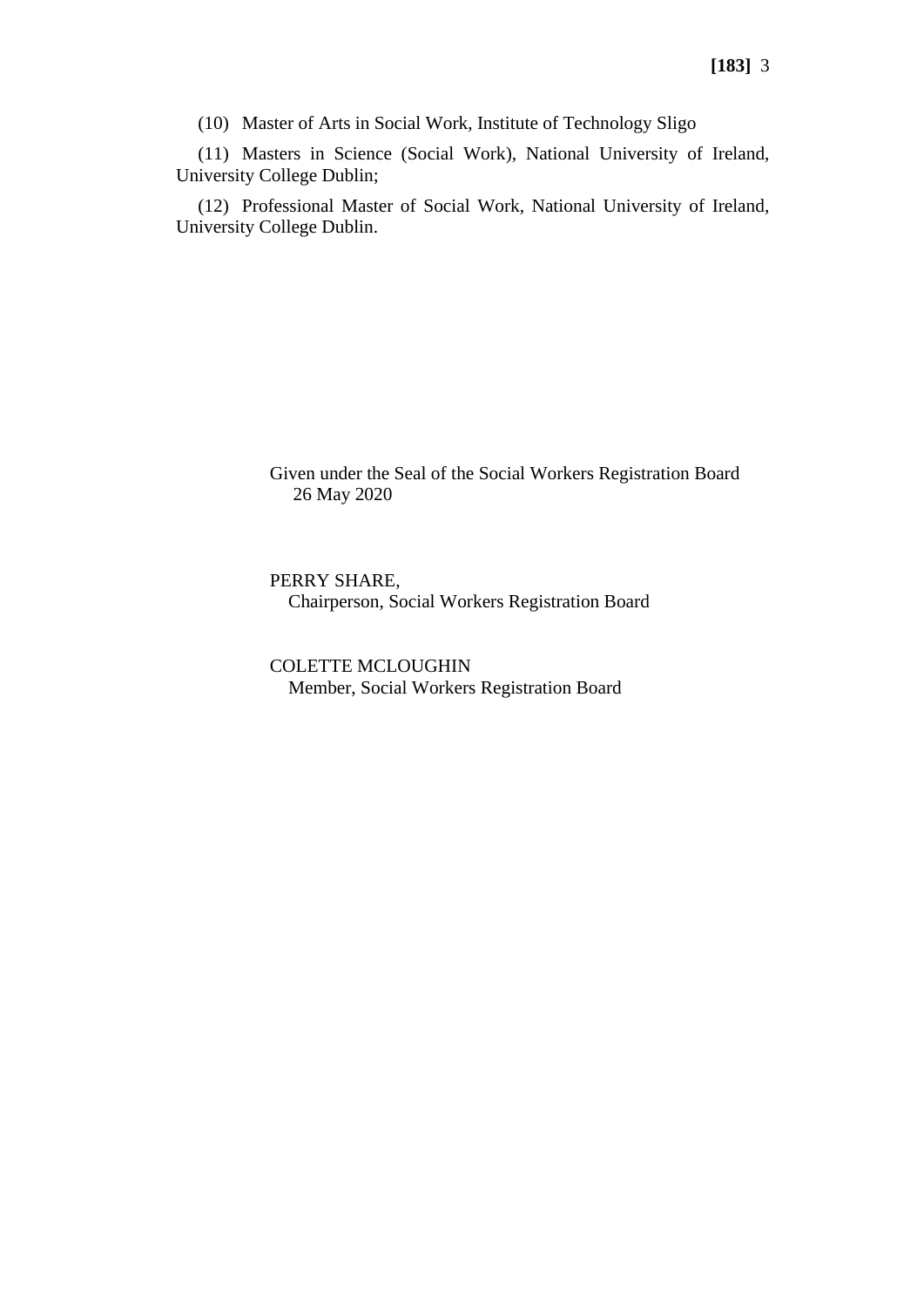### EXPLANATORY NOTE

## (*This note is not part of the instrument and does not purport to be a legal interpretation*.)

This bye-law identifies the qualifications awarded in the State which are approved by the Social Workers Registration Board as attesting to the standard of proficiency required for registration with the Social Workers Registration Board.